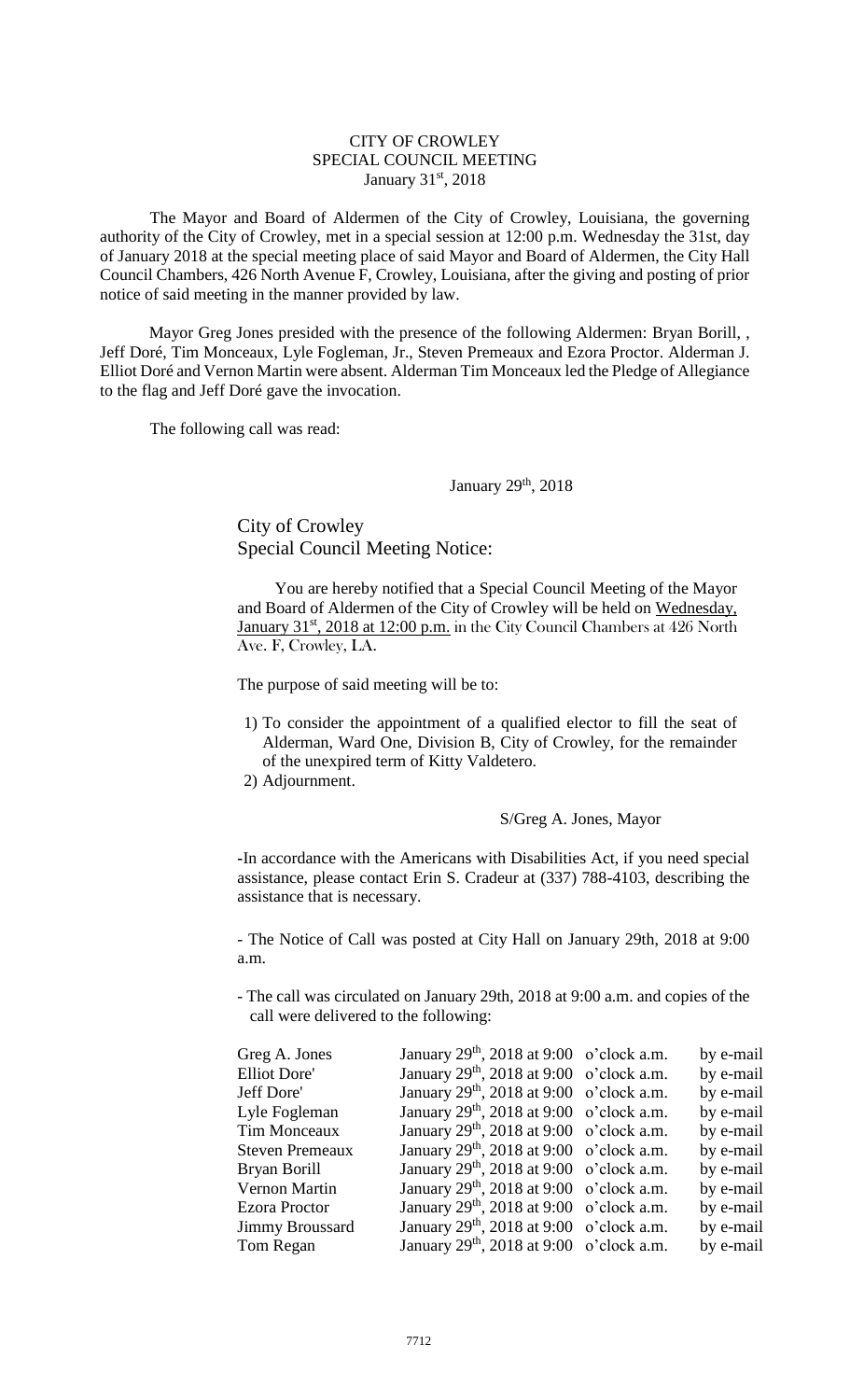| Tim Mader                                                                         | January $29th$ , 2018 at 9:00 o'clock a.m.                               |  | by e-mail |  |  |
|-----------------------------------------------------------------------------------|--------------------------------------------------------------------------|--|-----------|--|--|
| <b>Crowley Post Signal</b>                                                        | January $29th$ , $2018$ at $9:00$ o'clock a.m.                           |  | by e-mail |  |  |
| K.S.I.G                                                                           | January 29 <sup>th</sup> , 2018 at 9:00 o'clock a.m.                     |  | by e-mail |  |  |
| K.A.J.N.                                                                          | January $29th$ , 2018 at 9:00 o'clock a.m.                               |  | by e-mail |  |  |
| Daily Advertiser                                                                  | January $29th$ , 2018 at 9:00 o'clock a.m.                               |  | by e-mail |  |  |
| <b>KATC Channel 3</b>                                                             | January $29th$ , 2018 at 9:00 o'clock a.m.                               |  | by e-mail |  |  |
| <b>KLFY Channel 10</b>                                                            | January $29th$ , 2018 at 9:00 o'clock a.m.                               |  | by e-mail |  |  |
|                                                                                   | Chamber of Commerce January 29 <sup>th</sup> , 2018 at 9:00 o'clock a.m. |  | by e-mail |  |  |
| Erin S. Cradeur on January $24th$ , 2018 at 1:30 o'clock p.m. by personal service |                                                                          |  |           |  |  |
| Heads of the City's Departments and individuals with a request to be notified     |                                                                          |  |           |  |  |
| of meetings were also sent the call.                                              |                                                                          |  |           |  |  |

## **AGENDA TOPICS:**

A motion was made by Alderman Steven Premeaux to nominate Ira G. Thomas for appointment to fill the seat of Alderman Ward One Division B. Seconded by Alderwoman Ezora Proctor. Motion Carried.

The following resolution was offered by Alderman Steven Premeaux, duly seconded by Alderwoman Ezora Proctor and adopted.

> A RESOLUTION OF THE BOARD OF ALDERMEN OF THE CITY OF CROWLEY, PARISH OF ACADIA, STATE OF LOUISIANA, DECLARING A VACANCY IN THE OFFICE OF ALDERMAN, WARD I, DIVISION B CITY OF CROWLEY, ACADIA PARISH, LOUISIANA AND TO APPOINT A QUALIFIED ELECTOR TO SERVE AS ALDERMAN UNTIL THE EXPIRATION OF THE REMAINDER OF THE TERM AND TO PROVIDE FOR ALL MATTERS RELATIVE THERETO.

WHEREAS, the Honorable Kitty Valdetero, Alderman, Ward I, Division B, City of Crowley, has resigned from office by Affidavit of Resignation dated the 8<sup>th</sup> day of January, 2018; and filed in the office of the Secretary of State on the 19<sup>th</sup> day of January, 2018; and

WHEREAS, the Mayor and Board of Aldermen of the City of Crowley, do hereby take cognizance that a vacancy exists in the office of Alderman, Ward I, Division B, of the City of Crowley; and

WHEREAS, the remaining term of office of the Honorable Kitty Valdetero, Alderman, Ward I, Division B, expires on the 31<sup>st</sup> day of December, 2018; and

WHEREAS, since less than one (1) year of the term of office remains, a special election is not necessary, but it is necessary that a qualified elector be appointed to serve the remainder of the term of office until December 31, 2018; and

Whereas, the Board of Aldermen must declare the vacancy and confirm the appointment;

NOW THEREFORE BE IT RESOLVED by the Board of Aldermen of the City of Crowley, Acadia Parish, Louisiana in special session (pursuant to Notice of the call timely posted), duly convened at which a quorum was present and acting throughout, they do hereby declare a vacancy exists in the Office of Alderman, Ward I, Division B, for the unexpired term of office of Kitty Valdetero; and

BE IT FURTHER RESOLVED that in order fill the said vacancy, they do hereby nominate, constitute and appoint Ira G. Thomas, a qualified elector of the City of Crowley, as Alderman, Ward I, Division B, of the City of Crowley, Acadia Parish, Louisiana, and he shall assume the duties of said office effective immediately, in accordance with the provisions of Louisiana Revised